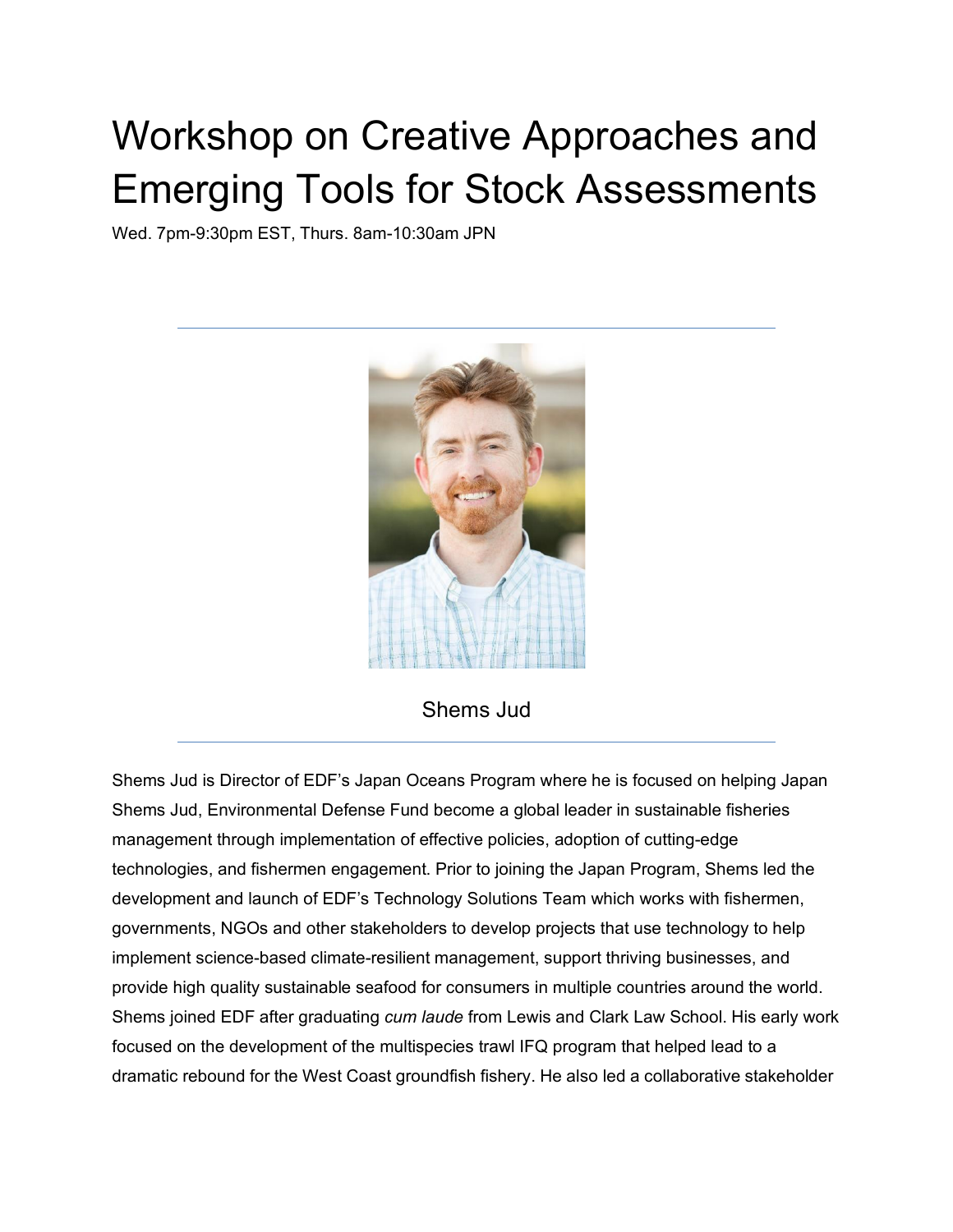driven process to enhance West Coast habitat protections while providing additional opportunity for fishermen.

Shems is an avid fly fisherman and surfer.

EDFのジャパン・オーシャンズ・プログラムのディレクターであるシェムズ ジュド(Shems Jud)は、効果的な政策実施、最先端技術の採用、漁業者の参画を通じて、日本が持続可能な 漁業管理の世界的リーダーになることを目指している。日本プログラムに関わる前は、EDFの テクノロジー・ソリューション・チームの開発と立ち上げを指揮。このチームは、漁業者、政 府、NGO、その他の関係者と協力し、科学的根拠に基づく気候変動に対応した管理の実施、繁 栄するビジネスの支援、世界の複数の国の消費者への高品質で持続可能な水産物の提供にテク ノロジーを活用するプロジェクトを開発。シェムズは、ルイス・アンド・クラーク・ロー・ス クールを優秀な成績で卒業後、EDFに入社。入社当初は、西海岸の地魚漁業を劇的に回復させ るきっかけとなった複数種のトロールIFQプログラムの開発に注力。また、関係者が協力し、 西海岸の生息地の保護強化のプロセスを主導するとともに、漁業者にさらなる機会を創出。熱 心なフライフィッシャーマンであり、サーファーでもある。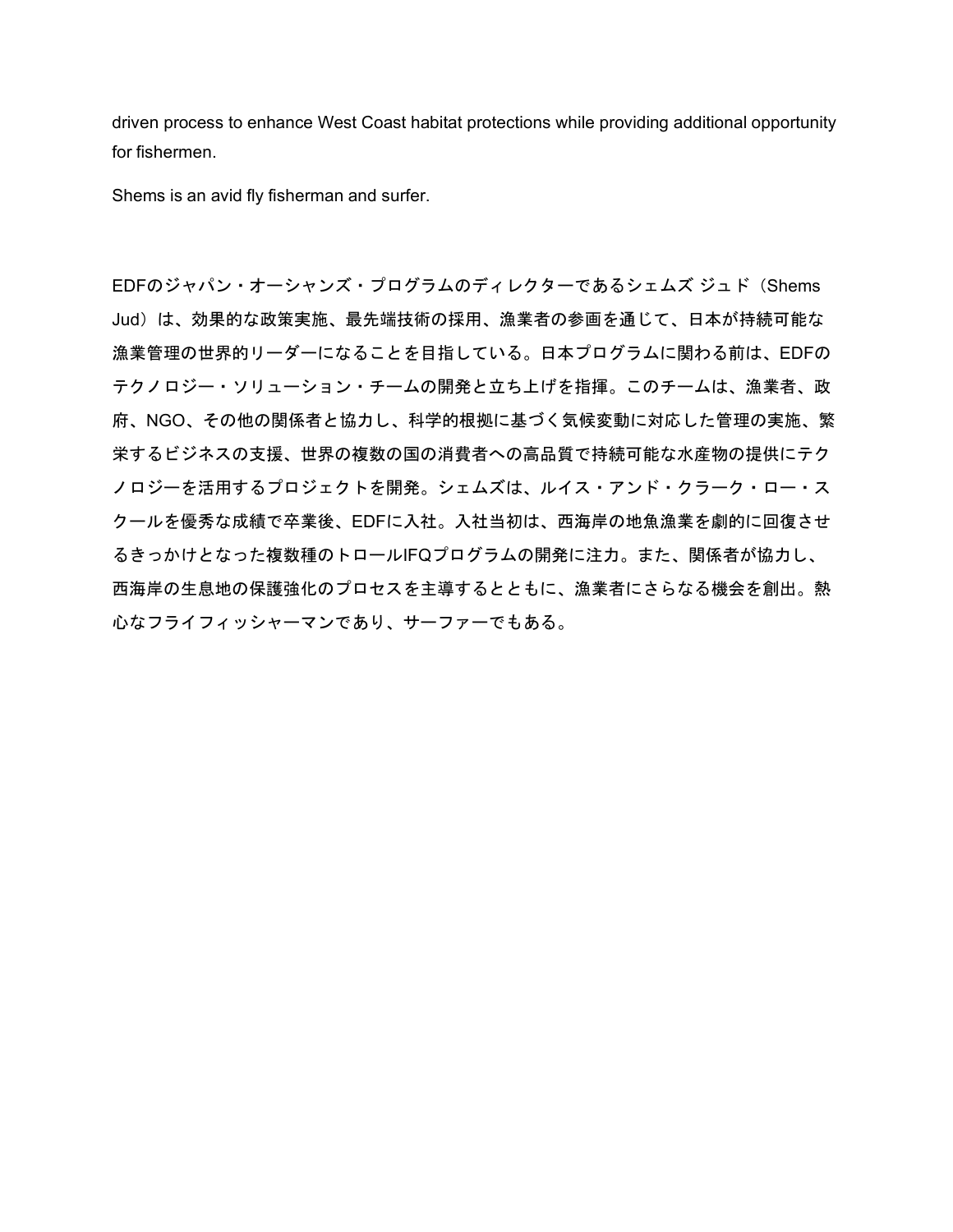

大関 芳沖 Yoshioki Oozeki, PhD.

国立研究開発法人 水産研究・教育機構 顧問。1981年東京水産大学増殖学科卒業。1987年東京 大学農学系研究科修了。農学博士。1989年農林水産省入省、東北区水産研究所研究員、米国ア ラスカ水産研究所客員研究員、中央水産研究所生物生態研究室長、東京海洋大学客員教授併任、 中央水産研究所資源管理研究センター長、本部審議役などを経て、2018年より現職。2017~ 2019年水産海洋学会会長。専門はマイワシ・サンマなど小型浮魚類の資源生態学・水産海洋学。

Dr. Yoshioki Oozeki serves as the Senior Adviser for the Japan Fisheries Research and Education Agency. Dr. Oozeki graduated from Tokyo University of Fisheries in Aquaculture Science in 1981, and Graduate School of Agriculture at the University of Tokyo in 1989 where he received his PhD in Agriculture. He joined the Ministry of Agriculture, Forestry and Fisheries in 1989, where he held various positions, including as a Researcher at Tohoku National Fisheries Research Institute, Visiting Fellow at Alaska Fisheries Science Center, Head of Fisheries Biology Section at National Research Institute of Fisheries Science (NRIFS), Visiting Professor at Tokyo University of Marine Science and Technology, Director of Research Center for Fisheries Management, NRIFS, Councilor of Headquarters. He has served the current position since 2018. He had also been appointed to the President of the Japanese Society of Fisheries Oceanography during 2017 to 2019. Dr. Oozeki specializes in Marine Resource Ecology and Fisheries Oceanography of small pelagic fish species such as the Japanese sardine and the Pacific saury.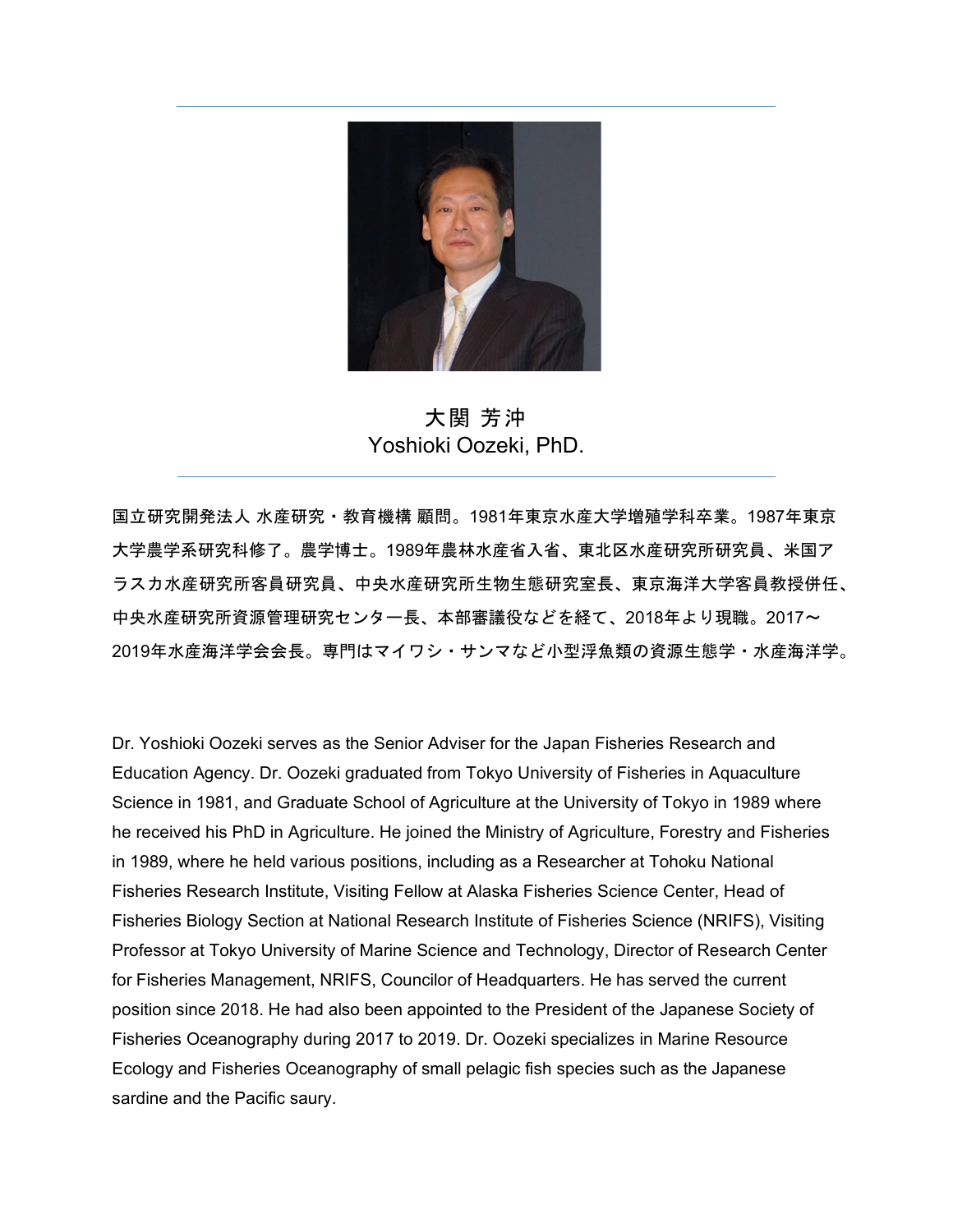



Jason works at the Northwest Fisheries Science Center in Seattle, Washington USA and has contributed to numerous groundfish stock assessments since 2004 and is a member of the Integrated Fisheries Stock Assessment Team. In addition to supporting fisheries management through stock assessments, Jason is involved in a variety of research topics that include a) extensive involvement in the development, application, and teaching of analytical methods to support resource-limited fisheries (including the development of Shiny-based apps), b) improving estimates of basic life history characteristics (e.g. age and growth, mortality) of groundfishes, and c) developing reference points, control rules and management strategies. He serves on the US Caribbean Scientific and Statistical Committee and is a member of the FishPath development team, a web-based decision support tool for developing harvest strategies.

ジェイソン・M・コープ博士は現在、米国ワシントン州シアトルのノースウェスト水産科学セ ンターにて活動しており、統合水産資源評価チームのメンバーである。2004年以降、数多く の底魚の資源評価に貢献してきた。 資源評価を通じた漁業管理の支援に加え、a) 資源が限ら れた漁業を支援するための分析手法の開発(Shinyベースのアプリ開発を含む)、適用、教育 における広範囲な関与、b) 底魚の基本的な生活史特性(年齢と成長、死亡率など)の推定値の 改善、c) 基準点、管理規則、管理戦略の開発など、さまざまな研究テーマに取り組んでいる。 コープ氏は、米国カリブ海科学統計委員会の委員を務めており、また、収穫戦略を策定するた めのウェブベースの意思決定支援ツールであるFishPath開発チームのメンバーでもある。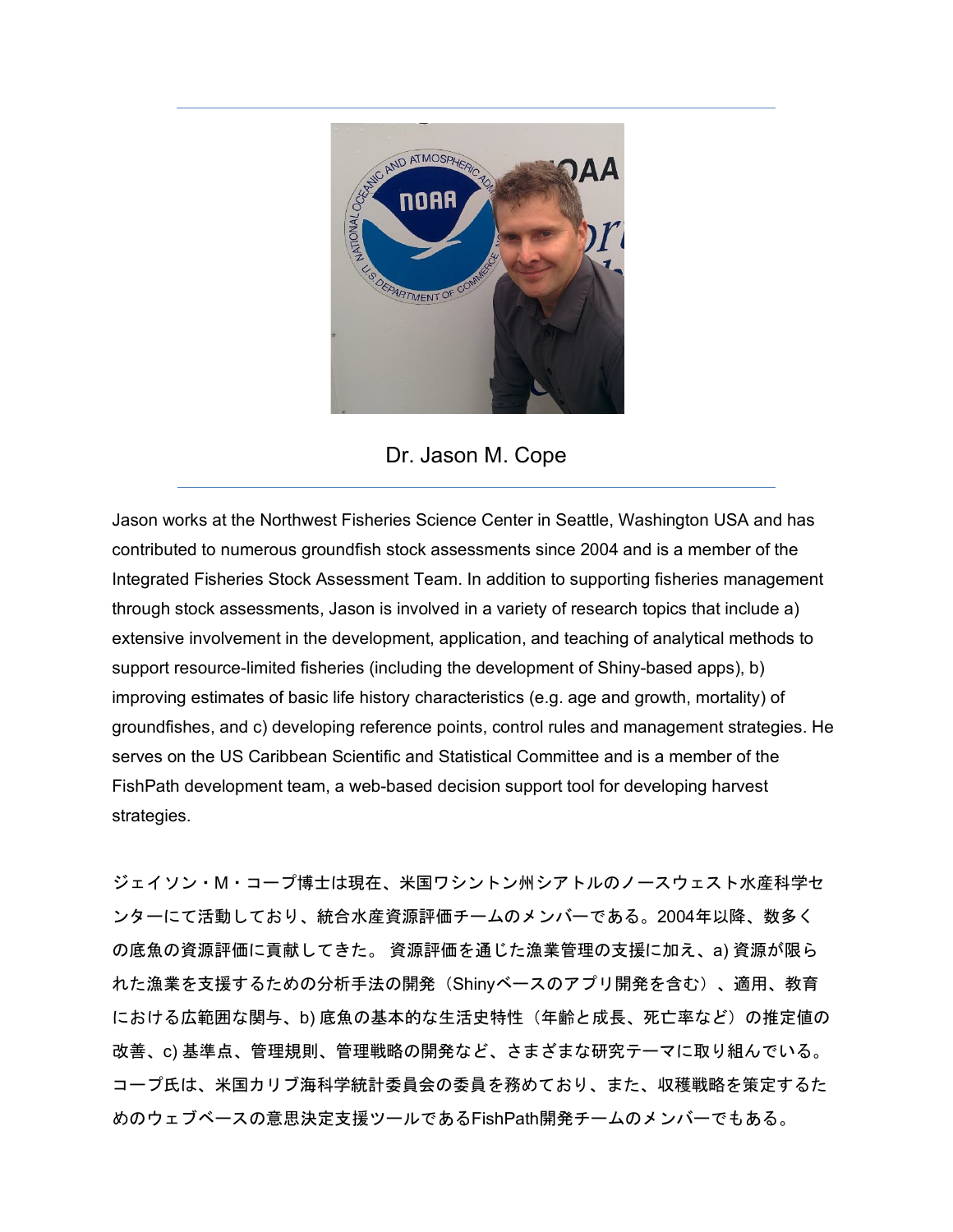

Dr. Jenq-Neng Hwang

Dr. Jenq-Neng Hwang received the BS and MS degrees, both in electrical engineering from the National Taiwan University, Taipei, Taiwan, in 1981 and 1983 separately. He then received his Ph.D. degree from the University of Southern California. In the summer of 1989, Dr. Hwang joined the Department of Electrical and Computer Engineering (ECE) of the University of Washington in Seattle, where he has been promoted to Full Professor since 1999. He is the Director of the Information Processing Lab. (IPL), which has won several AI City Challenges awards in the past years. IPL has a close research collaboration on abundance survey and electronic monitoring of fisheries with several fisheries science centers of NOAA in the past 10 years, such as AFSC, NWFSC, SEFSC etc. Dr. Hwang served as associate editors for IEEE T-SP, T-NN and T-CSVT, T-IP and Signal Processing Magazine (SPM). He was the General Co-Chair of 2021 IEEE World AI IoT Congress, as well as the program Co-Chairs of IEEE ICME 2016, ICASSP 1998 and ISCAS 2009. Dr. Hwang is a fellow of IEEE since 2001.

ジェンク-ネン-ホワン博士は、台湾の国立台湾大学で電気工学の学士号を1981年に、修士号を 1983年に取得。その後、南カリフォルニア大学で博士号を取得した。1989年夏、シアトルのワ シントン大学電気・コンピュータ工学科に着任し、1999年に正教授に昇格した。現在、情報処 理研究室(IPL)の所長を務めている。IPLは、過去数年間にいくつかのAIシティ・チャレンジ賞を 受賞している。IPLは、ここ10年間、AFSC、NWFSC、SEFSCなど、NOAAのいくつかの水産 科学センターと漁業の豊度調査や電子測定に関して緊密に協力しながら研究を行ってきた。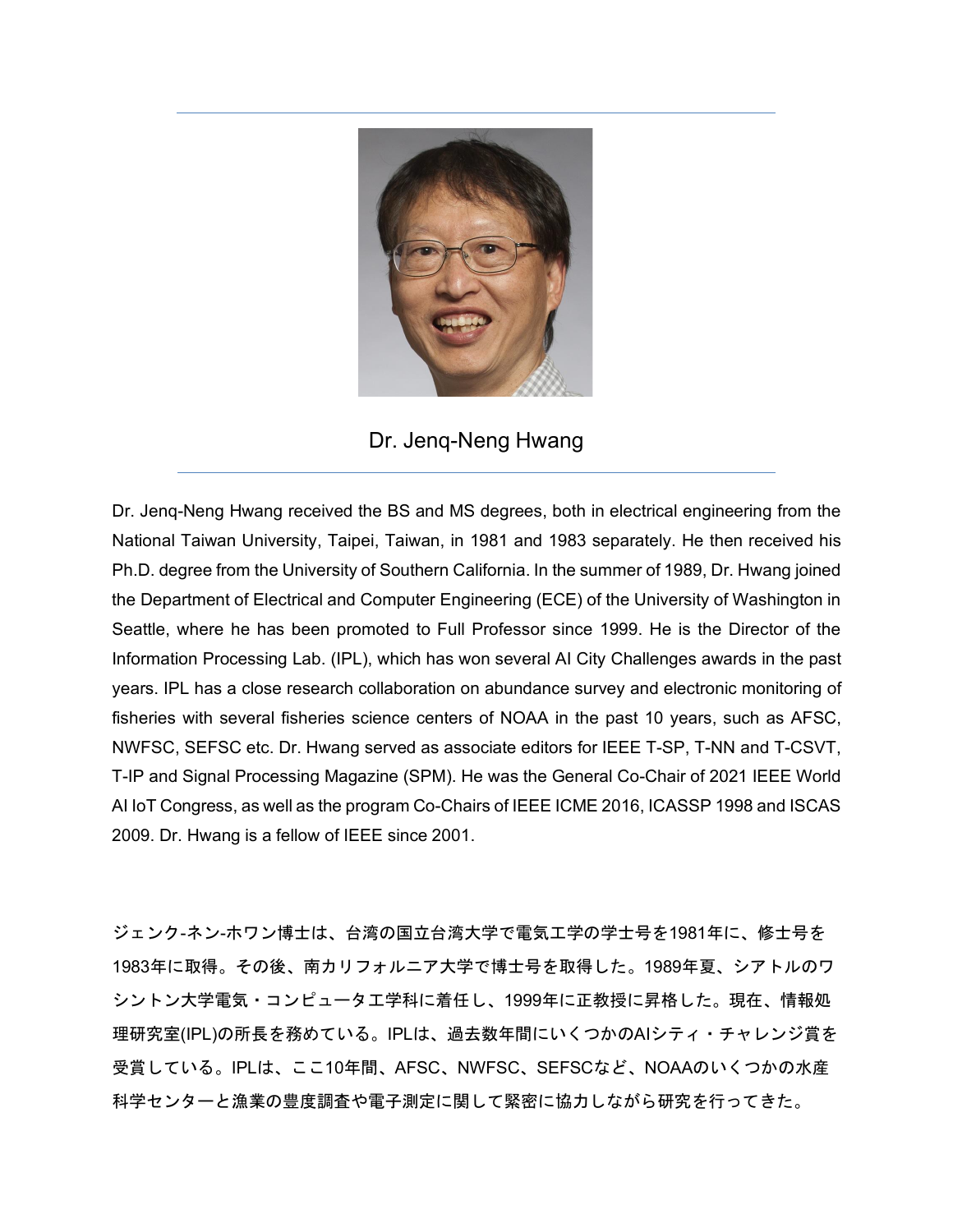ホワン博士は、IEEE T-SP、T-NN、T-CSVT、T-IP、シグナル・プロセシング・マガジン (SPM)などの副編集長も務めた。また、2021年IEEE World AI IoT Congressの共同議長、IEEE ICME 2016、ICASSP 1998、ISCAS 2009のプログラム共同議長を務めた。2001年よりIEEEフ ェローとして認定されている。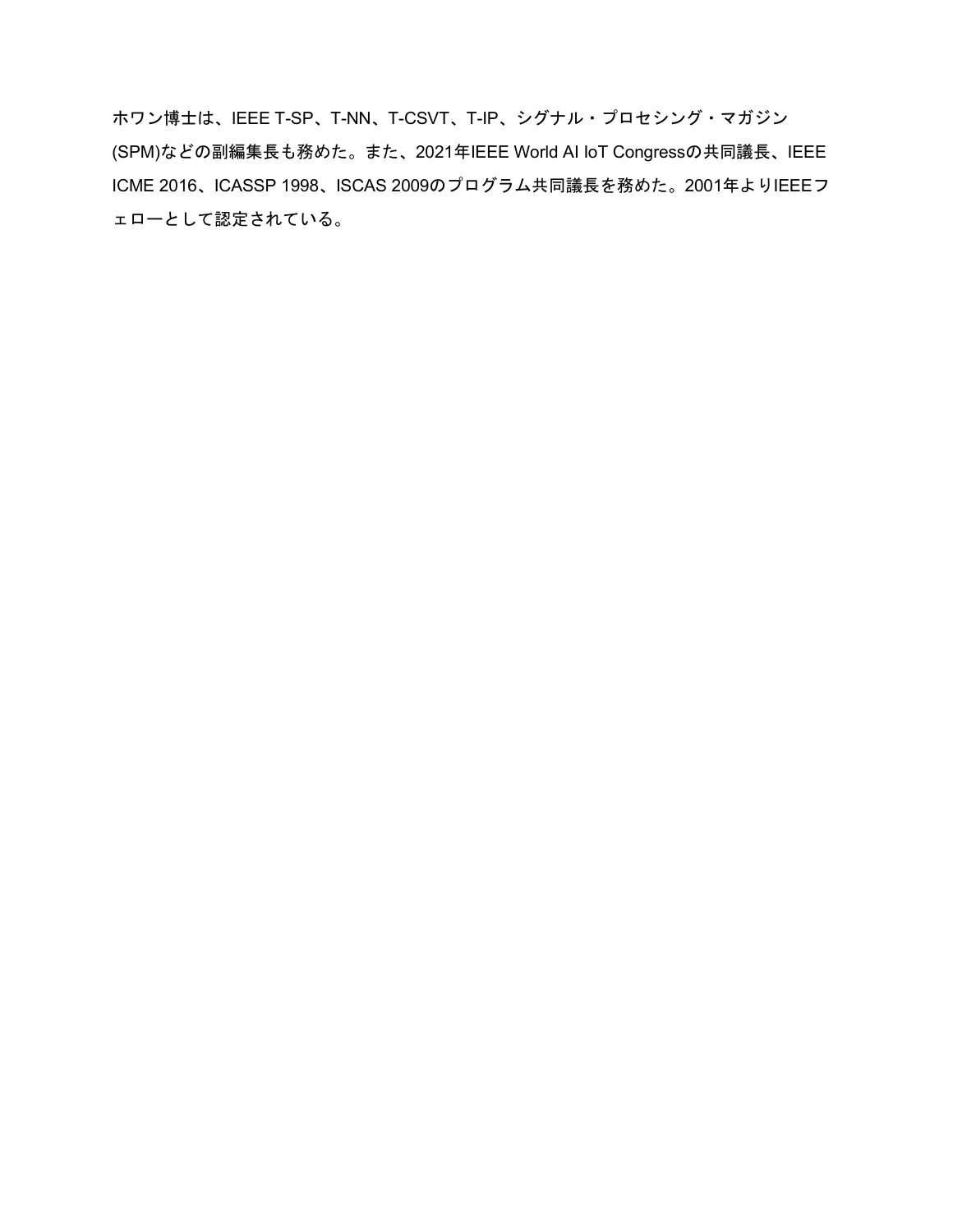

Dr. Todd Gedamke

Dr. Todd Gedamke received a B.A. in Biology from Colgate University (1990) and an M.S. (2002) and a PhD (2006) from the Virginia Institute of Marine Science. He built upon practical work experience and focused his graduate research on gear efficiency and stock assessment in the commercial scallop fishery of Georges Bank, while also developing data limited assessment models and evaluating the status of the barndoor skate in the region. Dr. Gedamke began working as a stock assessment scientist at NMFS at the Southeast Fisheries Science Center in Miami, FL and, in 2010 was promoted to Branch Chief of Gulf and Caribbean Fisheries and oversaw stock assessments for both regions. Dr. Gedamke founded MER Consultants in 2012 which has focused efforts on improving data collection, analyses, and providing advice to researchers and managers in small scale and data limited fisheries around the globe.

Dr. Todd Gedamke Senior Scientist/Founder MER Consultants 5521 SE Nassau Terrace Stuart, Florida 34997 804-684-9522 [Todd@merconsultants.org](mailto:Todd@merconsultants.org)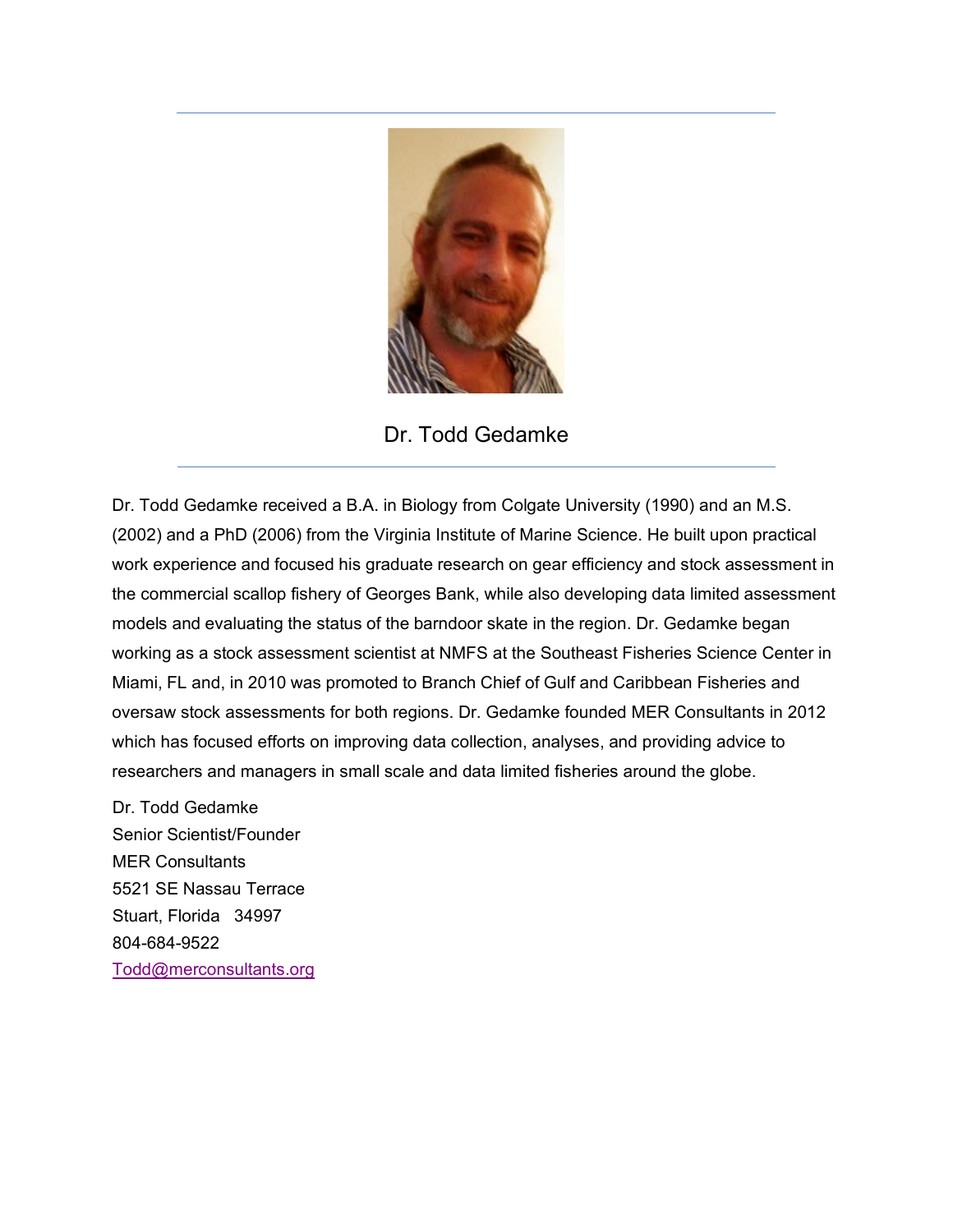1990年にコルゲート大学で生物学の学士号を取得。2002年にバージニア州立海洋科学研究所で 理学修士号、2006年に博士号を取得した。

大学院では実務経験をもとに、ジョージズバンクのホタテ漁における漁具の効率性と資源評価 に焦点を当てた研究を行った。更に、データ限定評価モデルを開発し、地域のバーンドドア・ スケートの状況の評価も行った。

フロリダ州マイアミにある米国海洋漁業局の南東漁業科学センターで資源評価科学者として活 動し、2010年にメキシコ湾とカリブ海漁業の支局長に任命され、両地域の資源評価を監督した。 2012年にMERコンサルタンツを設立。小規模でデータが限られた漁業データ収集や分析の改善 に力を注ぎ、世界中の研究者や漁業管理者に対して、アドバイスを提供している。

トッド・ゲダムケ博士 MERコンサルタンツ創業者・研究主幹 5521 SE Nassau Terrace Stuart, Florida 34997 +1-804-684-9522 [Todd@merconsultants.org](mailto:Todd@merconsultants.org)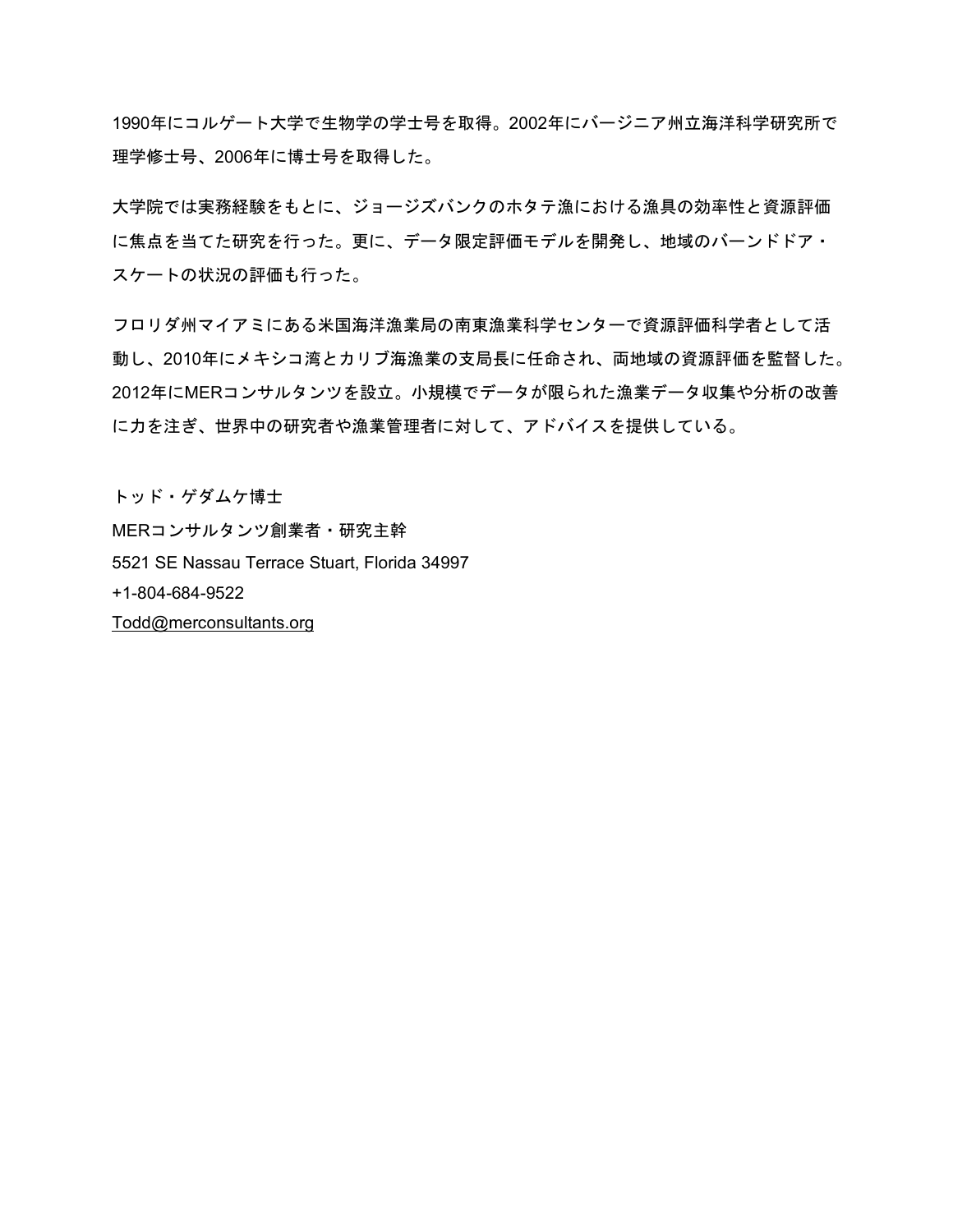

## Benjamin Woodward

**Benjamin Woodward** is the CEO of CVision AI, a firm specializing in using computer vision and machine learning to solve engineering problems in video and image analysis. Mr. Woodward has 14 years of experience designing, testing, and deploying sensor and algorithm systems including EO/IR, LIDAR, Radar, Acoustic, and optical. He worked as a Principal Engineer BAE Systems in the Signal and Information Processing Lab, the Survivability, Targeting and Sensor Solutions group, and the Advanced Reasoning Technologies group. He worked as a Senior Member of Technical Staff at Draper Labs in the Machine Intelligence group. As the co-founder of CVision, he has worked to bring deep learning solutions to different domains, including the marine sciences where he and his partner Jonathan Takahashi have developed multiple systems for automatic video processing in both underwater and electronic monitoring workflows. Mr. Woodward has a B.S in physics from the University of New Hampshire, and a M.S. in Electrical Engineering from the University of Massachusetts, Lowell.

ベンジャミン・ウッドワード氏は、コンピュータビジョンと機械学習を用いて映像・画像解析 における工学的課題の解決に特化した企業、CVision AIのCEO。ウッドワード氏は、EO/IR、 LIDAR、レーダー、音響、光学などのセンサーやアルゴリズムシステムの設計、テスト、導入 の分野に14年間携わってきた。BAEシステムズ社では、主席エンジニアとして、信号・情報処 理研究所、生存率・ターゲティング・センサーソリューショングループ、高度推論技術グルー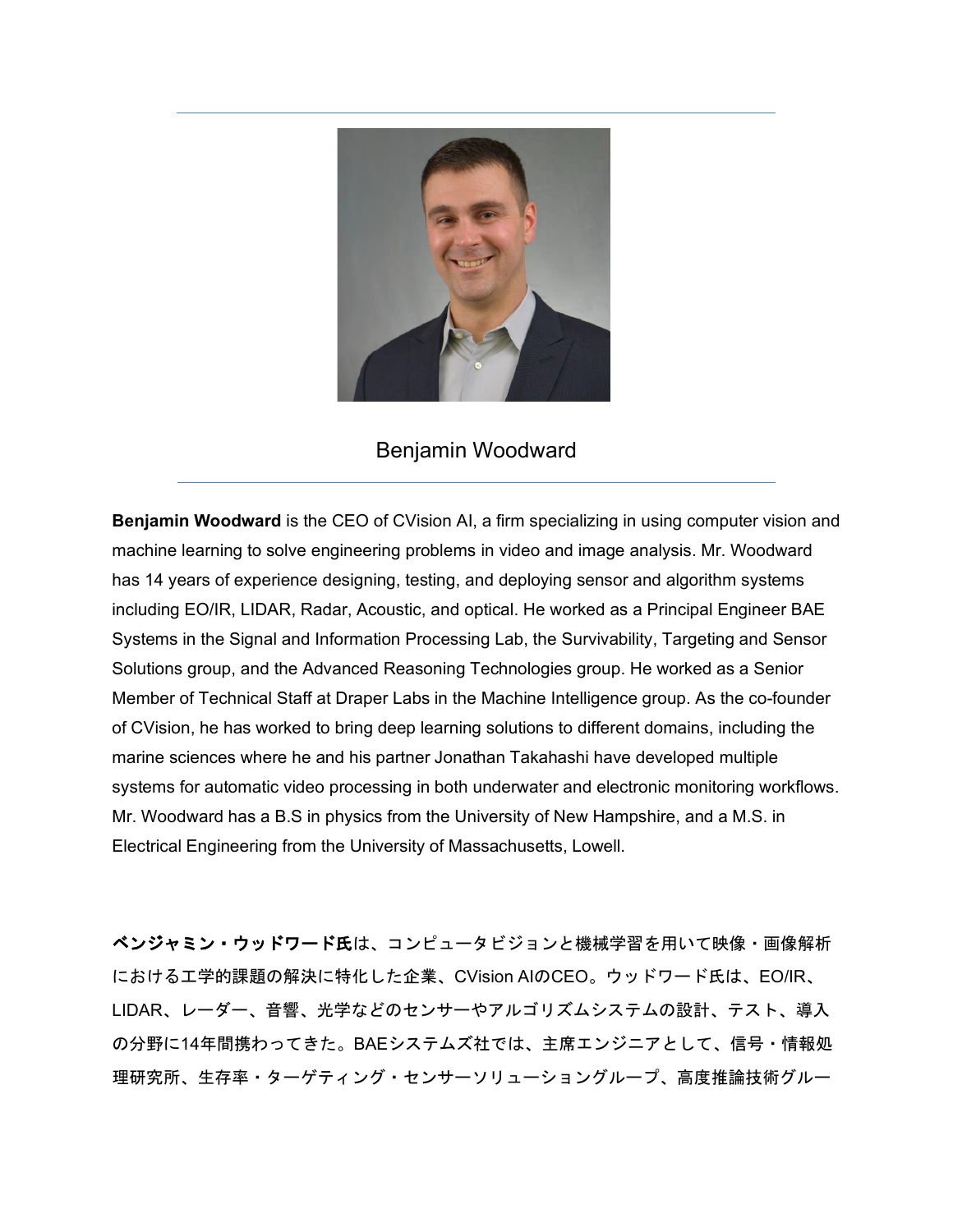プに所属。また、Draper 研究所のマシーン・インテリジェンス・グループで上級技術スタッフ を務めた経験を持つ。CVision社の共同設立者として、深層学習ソリューションのさまざまな分 野での活用に取り組む。海洋科学分野では、パートナーのジョナサン・タカハシ氏とともに、 水中および電子監視のワークフローにおける自動ビデオ処理のための複数のシステムを開発。 ニューハンプシャー大学で物理学の学士号、マサチューセッツ大学ローウェル校で電気工学の 修士号を取得。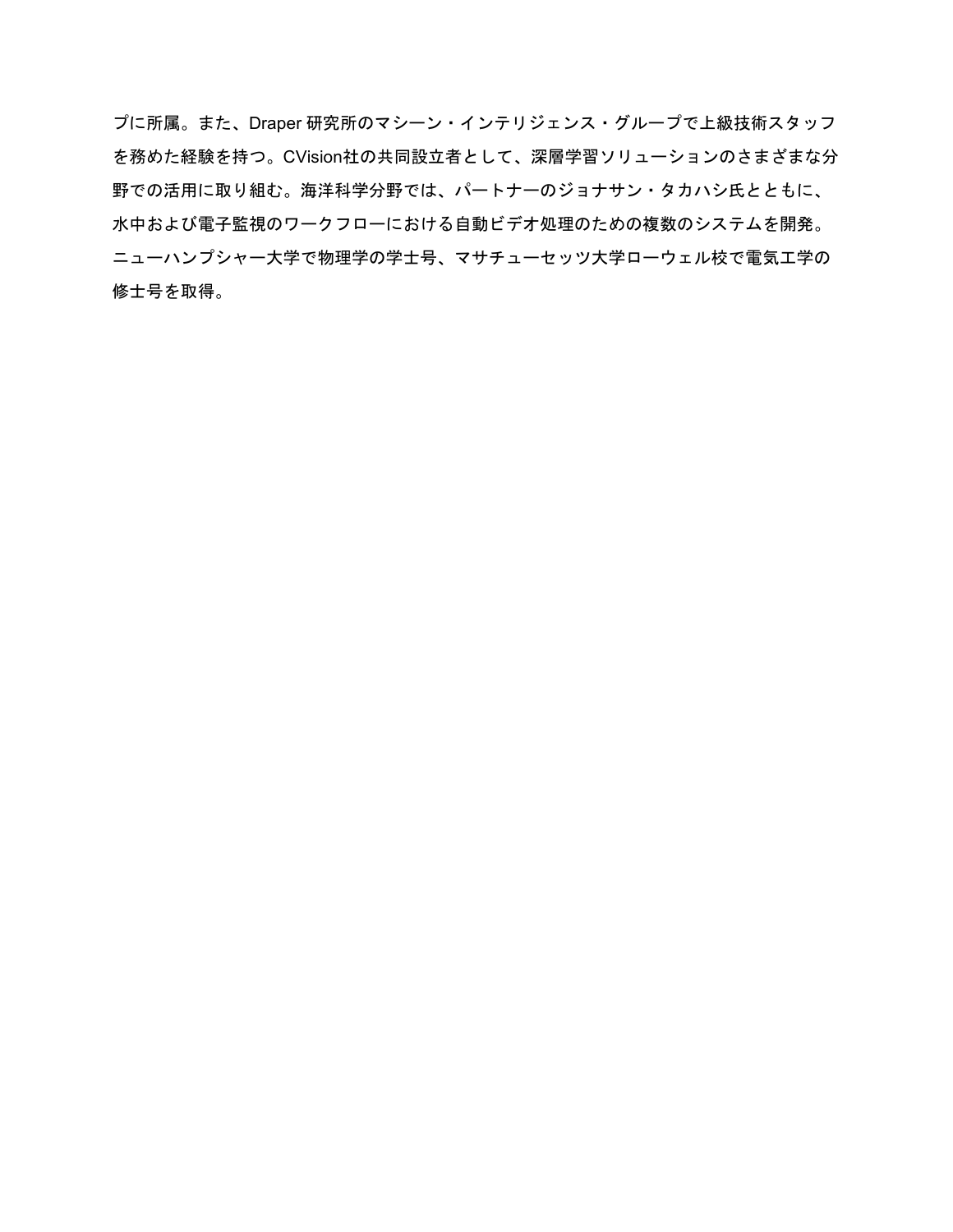

**Craig S. Rose**

**Craig Rose** led Conservation Engineering research at the U.S. National Oceanic and Atmospheric Administration's Alaska Fisheries Science Center for 25 years. That work focused on industry collaborations using *in situ* cameras to better understand fish behavior in fishing gears and improving fishing methods to reduce habitat effects and improve catch selectivity. Several resulting innovations are routinely used in Alaska commercial fisheries. Leaving federal service after 37 years in 2014, he established FishNext Research, continuing to emphasize conservation improvements to commercial fishing. Electronic Monitoring (EM) of fisheries became a new focus when he joined the EM Innovation team at the AFSC. That team combines efforts of fisheries scientists at the AFSC and engineers at the University of Washington in developing automated image analysis tools and applying them to monitoring fisheries. Dr. Rose received the B.S. degrees in fisheries biology from Humboldt State and the M.S. and Ph.D. degrees from the University of Washington.

## クレイグ・**S**・ローズ プロフィール

クレイグ・ローズ博士は、米国海洋大気庁のアラスカ漁業科学センターで25年間、保全工学研 究を指揮してきた。保全工学研究では現場カメラを使って漁具内での魚の行動を理解したり、 生息地への影響を軽減して漁獲選択性を向上させるために漁法を改善するなど、産業界との共 同研究に注力した。そこから生まれたいくつかの革新的な技術がアラスカの商業漁業において 日常的に使用されている。